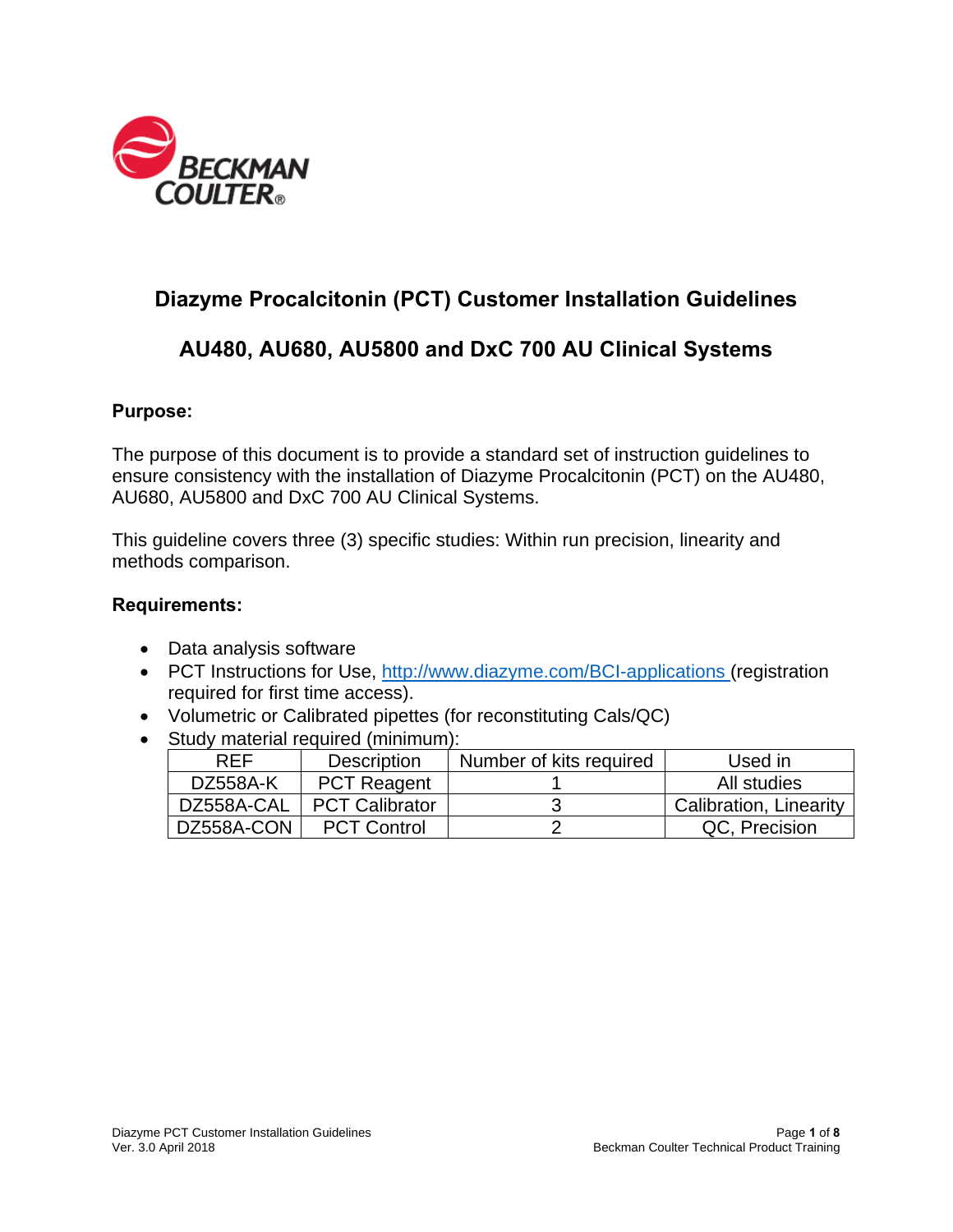## **WARNINGS AND PRECAUTIONS**

Read all product manuals and consult with Beckman Coulter-trained personnel before attempting to operate the instrument.

Beckman Coulter, Inc. urges its customers and employees to comply with all national health and safety standards such as the use of barrier protection. This may include, but is not limited to, protective eyewear, gloves and suitable laboratory attire when operating or maintaining this or any other automated laboratory equipment.

The procedures described are basic guidelines for Diazyme PCT performance verification. Laboratories must follow current policies and/or their local regulatory agency for acceptable performance limits and specifications.

## **INTENTION FOR USE**

The instructions are to provide a standard set of guidelines to ensure consistency with the installation of Diazyme Procalcitonin (PCT) on the AU480, AU680, AU5800 and DxC 700 AU Clinical Systems.

Always follow product labeling and manufacturer's recommendations for intended use.

## **TRADEMARKS**

Diazyme is a trademark of Diazyme Laboratories, Inc.

Beckman Coulter, Inc. All rights reserved. Beckman Coulter, the stylized logo and the Beckman Coulter product and service marks mentioned herein are trademarks or registered trademarks of Beckman Coulter, Inc. in the United States and other countries.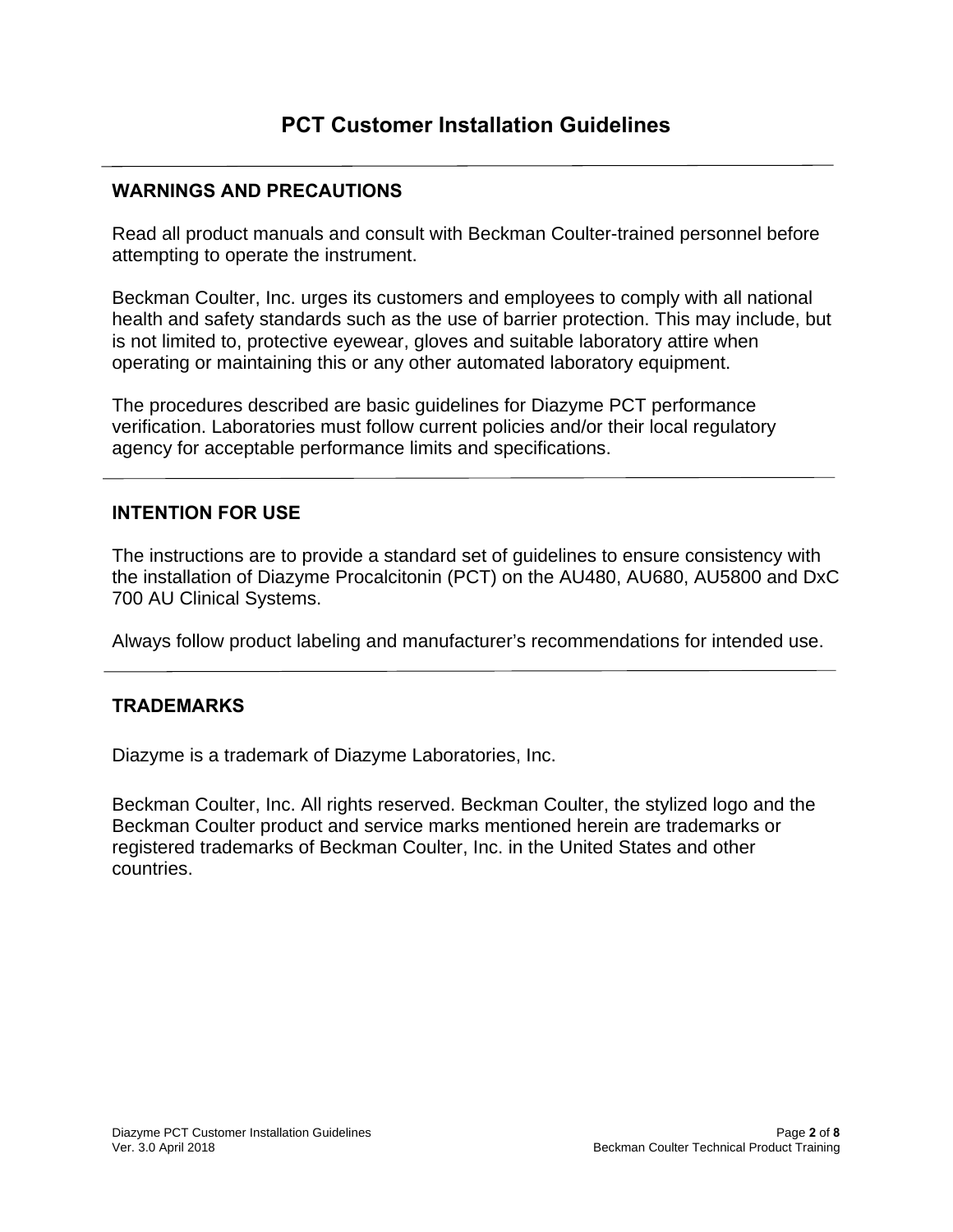## **Introduction:**

Precision studies should be completed prior to linearity and methods comparison studies, to verify optimal performance of the instrument. A minimum of 20 replicates is required for both the low and high level controls.

#### **Pre-requisite:**

- $\checkmark$  Analyzer maintenance is up to date
- $\checkmark$  PCT reagent calibration will not expire during the test procedure\*
- $\checkmark$  PCT QC control recovery are within acceptable limits
- **\****Note: The OD values for calibrator levels 1 to 5 should not be negative*

## **Acceptance Criteria:**

Compare results to the manufacturer's acceptance criteria based on the mean concentration of the controls:

- **For mean ≤ 1.0 ng/mL, use SD ≤ 0.1 ng/mL**
- **For mean > 1.0 ng/mL, use CV% ≤ 10%**

## **Procedure:**

- 1. Calibrator and Control preparation precautions:
	- Ensure pipette(s) used can accurately deliver 1 mL deionized water for calibrator and 3 mL for control
	- Carefully remove the cap to minimize loss of lyophilized materials
	- Gently invert bottle after reconstitution to ensure lyophilized materials from rubber stopper are mixed into solution
	- Do not vortex. Let stand for a minimum of 5 minutes and ensure contents are fully dissolved prior to use
- 2. Run a minimum of twenty (20) replicates in the same run for both low and high level controls
- 3. Determine mean, SD and %CV
- 4. Compare results to the manufacturer's acceptance criteria based on the mean concentration of the controls
- 5. If precision run fails acceptance criteria, troubleshoot as follows: **Parameter Settings/Calibration on analyzer** 
	- A. Verify parameter settings are entered correctly
	- B. Verify calibrator set points (note: the zero level calibrator is not zero. Refer to Instrument specific assay parameter sheets for value)
	- C. Verify the OD values for calibrator levels 1 to 5 are not negative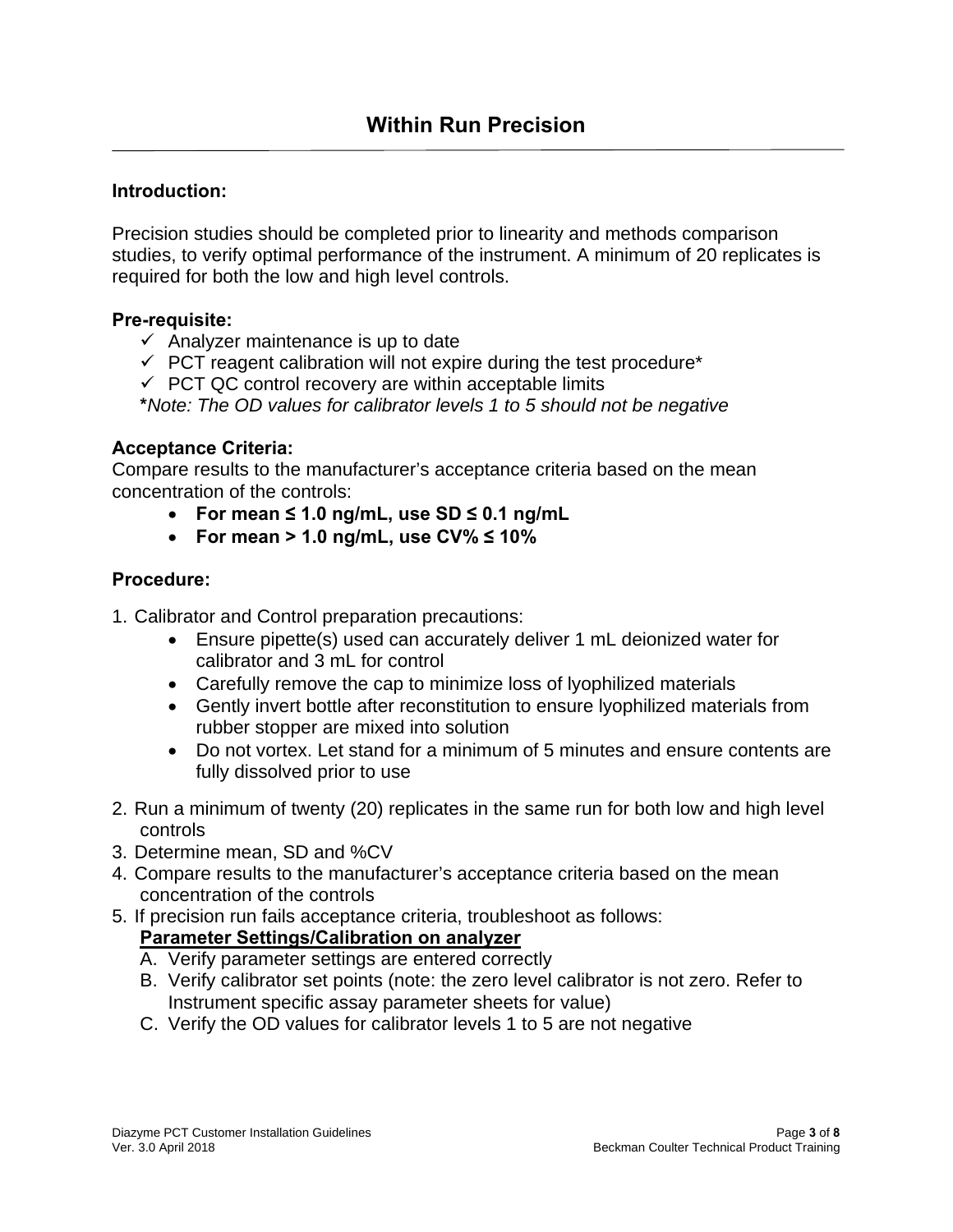## **Investigate/troubleshoot hardware:**

- A. Sample dispense Inspect probe and syringe for leaks; prime/clean probe if necessary
- B. Reagent dispense Inspect probes and syringes for leaks; prime/clean probes if necessary.
- C. Mixing Inspect mixers; clean if necessary
- D. Cuvettes Perform W2 1N HCl wash and Photocal
- E. Evaluate QC and precision performance (N=5 to 10) for other assays that are similar in principle or pipetting volume to PCT (creatinine and iron)
- 6. Contact Beckman Coulter Technical Support or local Field Service for advanced troubleshooting of persistent precision run failures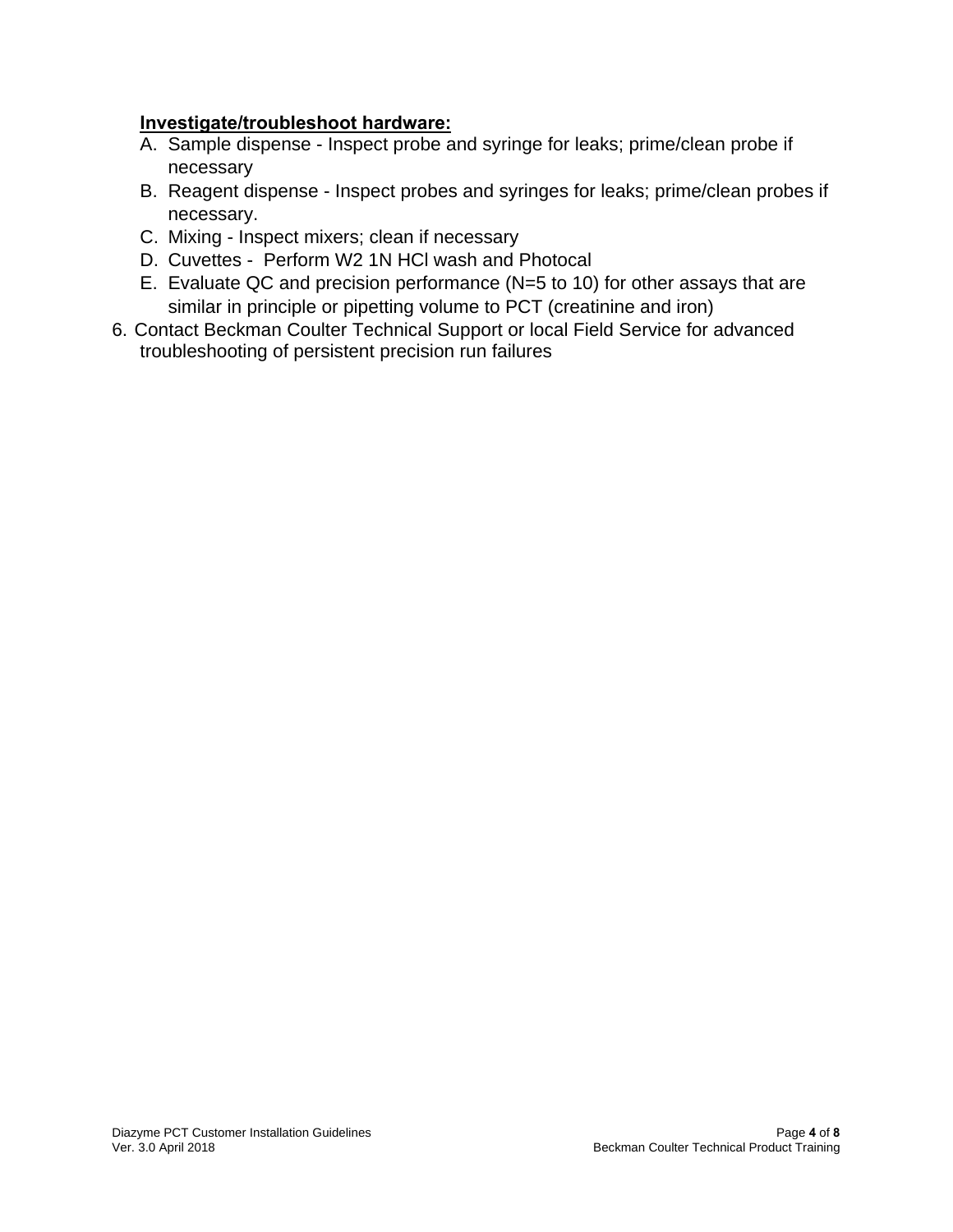## **Introduction:**

Linearity studies are performed to determine the linear analytical measuring range of 0.20 to 52 ng/mL for PCT. It is performed with five or more interrelated samples, with three (3) replicates for each level. Currently, no commercially available PCT linearity set is available for the Diazyme PCT assay on AU platforms.

## **Pre-requisite:**

- $\checkmark$  Analyzer maintenance is up to date
- $\checkmark$  PCT reagent calibration will not expire during the test procedure\*
- $\checkmark$  PCT QC control recovery are within acceptable limits
- $\checkmark$  PCT passed within-run precision **\****Note: The OD values for calibrator levels 1 to 5 should not be negative*

## **Acceptance Criteria:**

The manufacturer's acceptance criteria for linearity is **Slope = 0.95 – 1.05 and R² > 0.95**. For EP users, manufacturer's acceptance criteria can be recorded under "comments"

## **Procedure:**

#### **Verify analytical measuring range: 0.20 to 52 ng/mL**

- 1. Ensure the pipettes used can accurately deliver the volumes required in sample preparation
- *2.* Reconstitute two bottles each of PCT Cal levels "0" (zero) and 5 *(refer to Calibrator and Control preparation precautions under Within Run Precision)*
- 3. For each calibrator levels, pool the two reconstituted bottles prior to linearity sample preparation to minimize bottle-to-bottle variability
- 4. Program samples in triplicate
- 5. Prepare linearity samples using PCT Cal levels 0 and 5 as follows:

| <b>Linearity</b><br>level | % of Level 5 | <b>PCT CAL Level</b><br>5 | <b>PCT CAL</b><br>Level 0 |
|---------------------------|--------------|---------------------------|---------------------------|
|                           |              | (PL)                      | (µL)                      |
|                           |              |                           | 500                       |
| 2                         | 20           | 100                       | 400                       |
| 3                         | 40           | 200                       | 300                       |
|                           | 60           | 300                       | 200                       |
| 5                         | 80           | 400                       | 100                       |
|                           | 100          | 500                       |                           |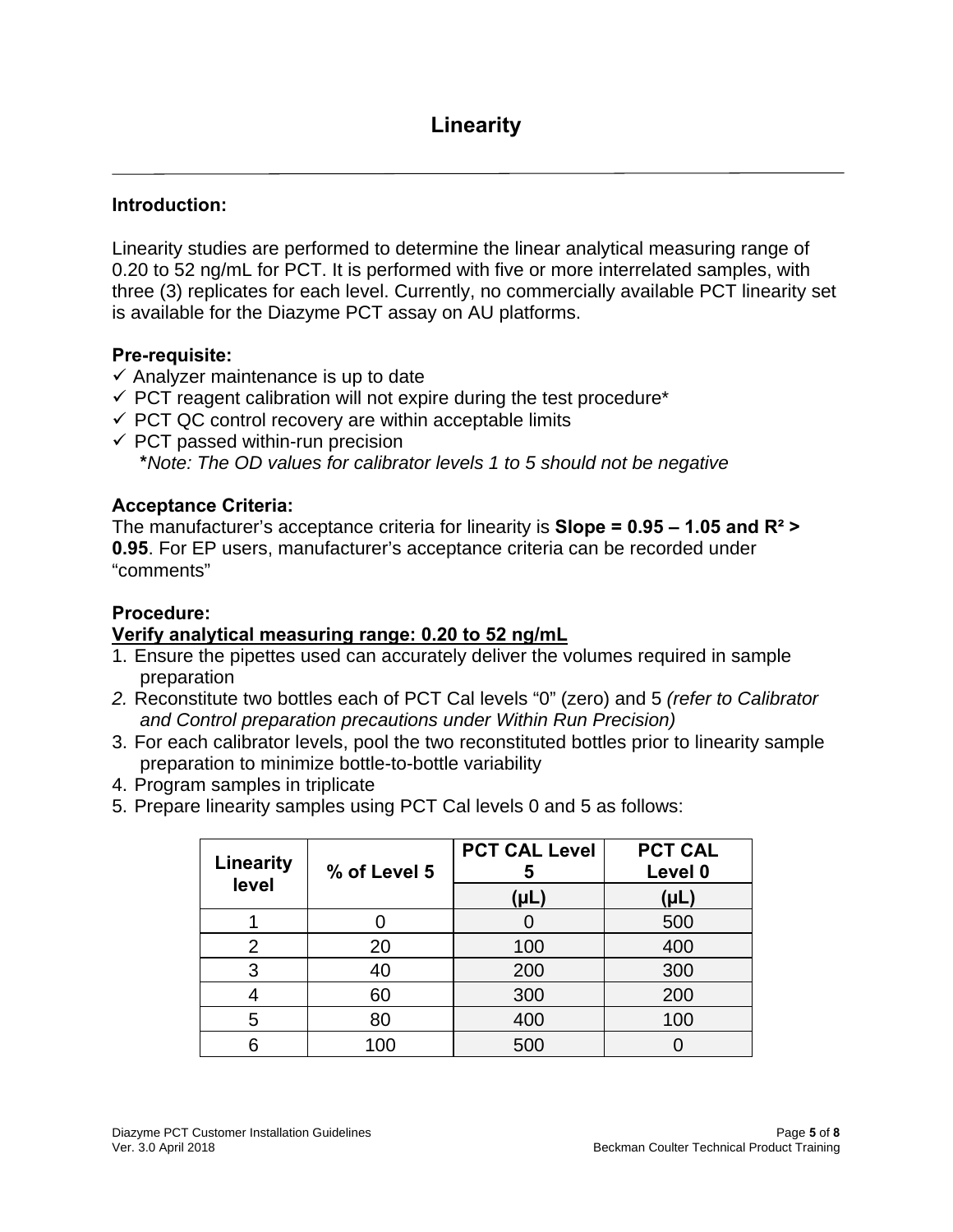6. Plot the mean of the triplicates against the % pool for all 6 levels. Determine linear regression. Compare results to the manufacturer's acceptance criteria

## **Verify low end measuring range: 0.20 to 5 ng/mL**

*If your laboratory requires verifying linearity at the low end of the analytical measuring range, 0.2 to 5 ng/mL* 

*Due to matrix effect, do not use saline or deionized water to dilute* 

- 1. Prepare a low PCT human serum pool (~0.2 ng/mL)
	- A. Pool human serum containing PCT < 0.2 ng/mL.
	- B. Determine PCT concentration using Diazyme's PCT Assay REF DZ558A-K in triplicates.
	- C. Verify the low PCT Pool is < 0.2 ng/mL.
- 2. Prepare a high PCT human serum pool (~5 ng/mL)
	- A. Spike the low PCT human serum pool with PCT calibrator level 5 (For example: add 200 µL of PCT calibrator level 5 to 1800 µL of low PCT pool and mix thoroughly).
	- B. Determine PCT concentration using Diazyme's PCT Assay REF DZ558A-K in triplicates.
	- C. Determine the mean of the triplicates. This value is used as the PCT concentration for the high sample pool.

| 3. Prepare linearity samples using a low PCT Pool (<0.2 ng/mL) and high PCT Pool (~5 |
|--------------------------------------------------------------------------------------|
| ng/mL) as follows:                                                                   |

| Linearity | % of High PCT | <b>High PCT Pool</b> | <b>Low PCT Pool</b> |
|-----------|---------------|----------------------|---------------------|
| level     | Pool          | (µL)                 | (µL)                |
|           |               |                      | 500                 |
| 2         | 20            | 100                  | 400                 |
| 3         | 40            | 200                  | 300                 |
|           | 60            | 300                  | 200                 |
| 5         | 80            | 400                  | 100                 |
|           | 100           | 500                  |                     |

4. Plot the mean of the triplicates against the % pool for all 6 levels. Determine linear regression. Compare results to the manufacturer's acceptance criteria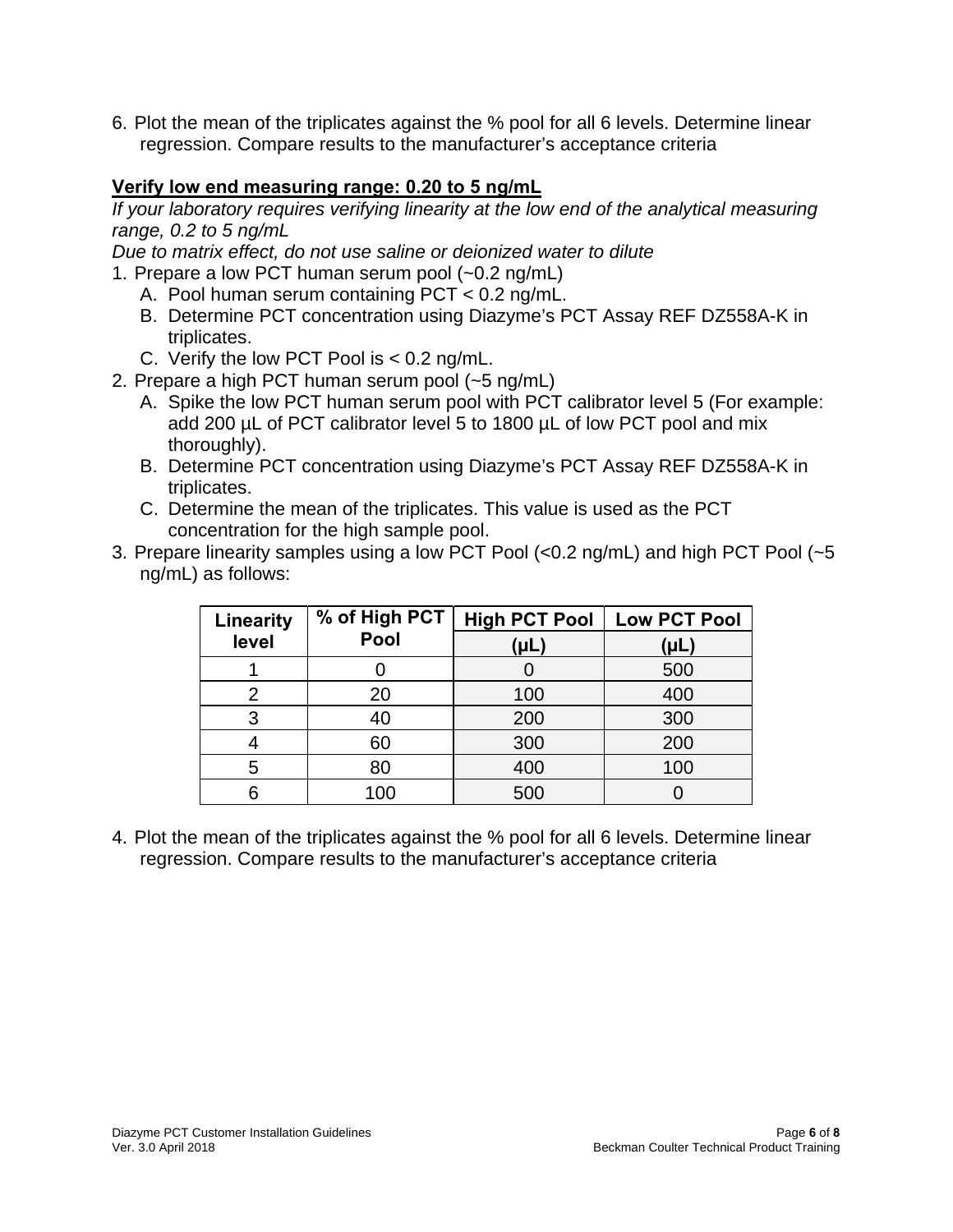## **Introduction:**

Methods comparison studies are performed to evaluate the bias between two (2) methods that measure the same analyte. The test method is the Diazyme PCT assay and the reference method is the current PCT method used by the laboratory. Patient samples are analyzed with both reference and test method. Sample population should cover the entire analytical measuring range which encompasses normal low and abnormal high range for patients. A concordance study to clinical outcome is recommended if the laboratory is currently not running PCT or to resolve discrepancies between methods.

## **Pre-requisite:**

- $\checkmark$  Analyzer maintenance is up to date
- $\checkmark$  PCT reagent calibration will not expire during the test procedure
- $\checkmark$  PCT QC control recovery are within acceptable limits
- $\checkmark$  PCT passed within-run precision
- $\checkmark$  PCT has passed linearity performance evaluation

**\****Note: The OD values for calibrator levels 1 to 5 should not be negative*

## **Acceptance Criteria:**

Concordance: Defined by the laboratory based on regulatory and clinical requirements Methods Comparison: Manufacturer's acceptance criteria is **Slope = 0.90-1.10 and R² > 0.90**

# **Testing Tips:**

#### **General**

- 1. Do not use lipemic or hemolyzed samples
- 2. Mix samples prior to testing (especially if sample is previously frozen, vortexing optional)
- 3. Analyze a minimum of 40 samples across the analytical measuring range
- 4. Perform testing on the two methods within two (2) hours of each other to preserve sample stability and integrity
- 5. Perform testing in multiple runs to reduce the systematic error that can occur in a single run
- 6. Particular attention should be made to keep spiked or diluted sample matrix as close to the original sample matrix as possible
- 7. Do not dilute more than the recommended ratio specified in the IFU of 1:4 at the high end. Dilutions above 1:4 have not been validated
- 8. All test samples should be the same matrix (serum or plasma) and stored under the same condition (room temperature, refrigerated or frozen) to minimize sample variability